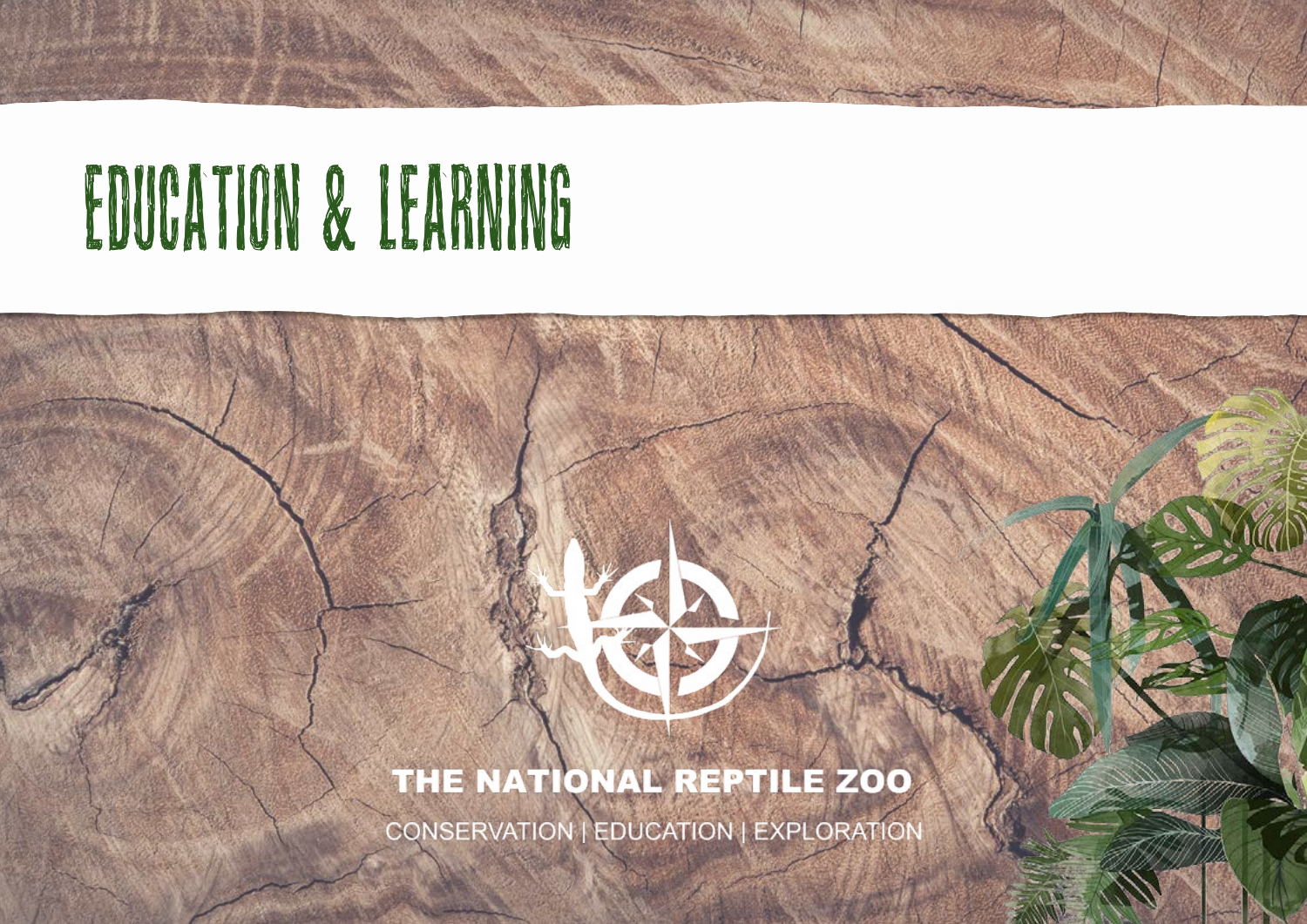As part of our commitment to conservation through education our team actively works towards developing learning opportunities for varied age groups, interest groups and curricular overlaps. Learning through inquiry and sensory processes is central to all our programs.



### *The National Reptile Zoo* **is an** *SFI Discovery Centre (Our primary courses are SFI accredited and will help your school gain awards in STEM education)*











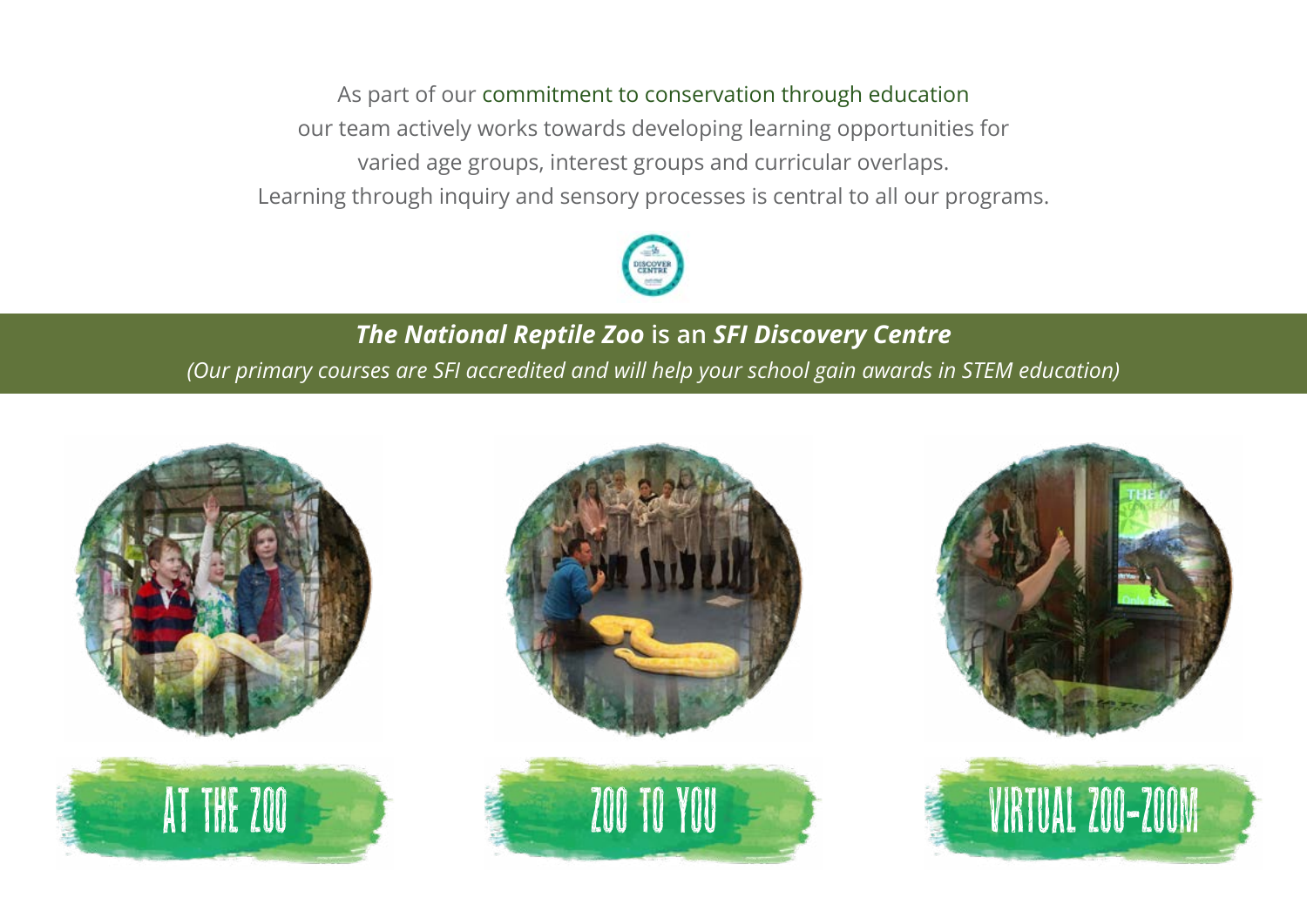These workshops are conducted and tailored for on-site, classroom or virtual formats. The content is designed to address the both *SESE & Arts areas of the primary curriculum* with a focus on inspiring biophilia.

**CONTRACTOR** 

|                                                           | <b>CONTENT</b>                                                                                                                          | <b>CONCEPTS</b>                                                                                                 |
|-----------------------------------------------------------|-----------------------------------------------------------------------------------------------------------------------------------------|-----------------------------------------------------------------------------------------------------------------|
| DISCOVERY WALK                                            | A guided tour through the zoo<br>An encounter with 4 creatures<br><b>Animal behaviour</b><br><b>Contextual ecology</b><br>A KUWA MARAZI | <b>Observation</b><br>Exploration<br><b>Inquiry</b><br><b>Diversity</b><br>A WEBSTER AND THE RESERVE OF THE TWO |
| IR THE LOVE<br><b>THE REAL PROPERTY OF STATE OF STATE</b> | Living & non-living things<br>Why do people fear snakes?<br><b>Reptiles in the wild</b><br>Make your own 'snock'                        | <b>Being curious</b><br>Reflecting & reasoning<br>Understanding relationships<br>Creative expression            |
| SUPERPUMA<br><b>Andrew Communication of the Angle</b>     | <b>Colour &amp; texture in reptiles</b><br><b>Adaptation &amp; superpowers</b><br>Create your own creature                              | Observation & expression<br><b>Making comparisons</b><br>Linking form function<br>Creative expression           |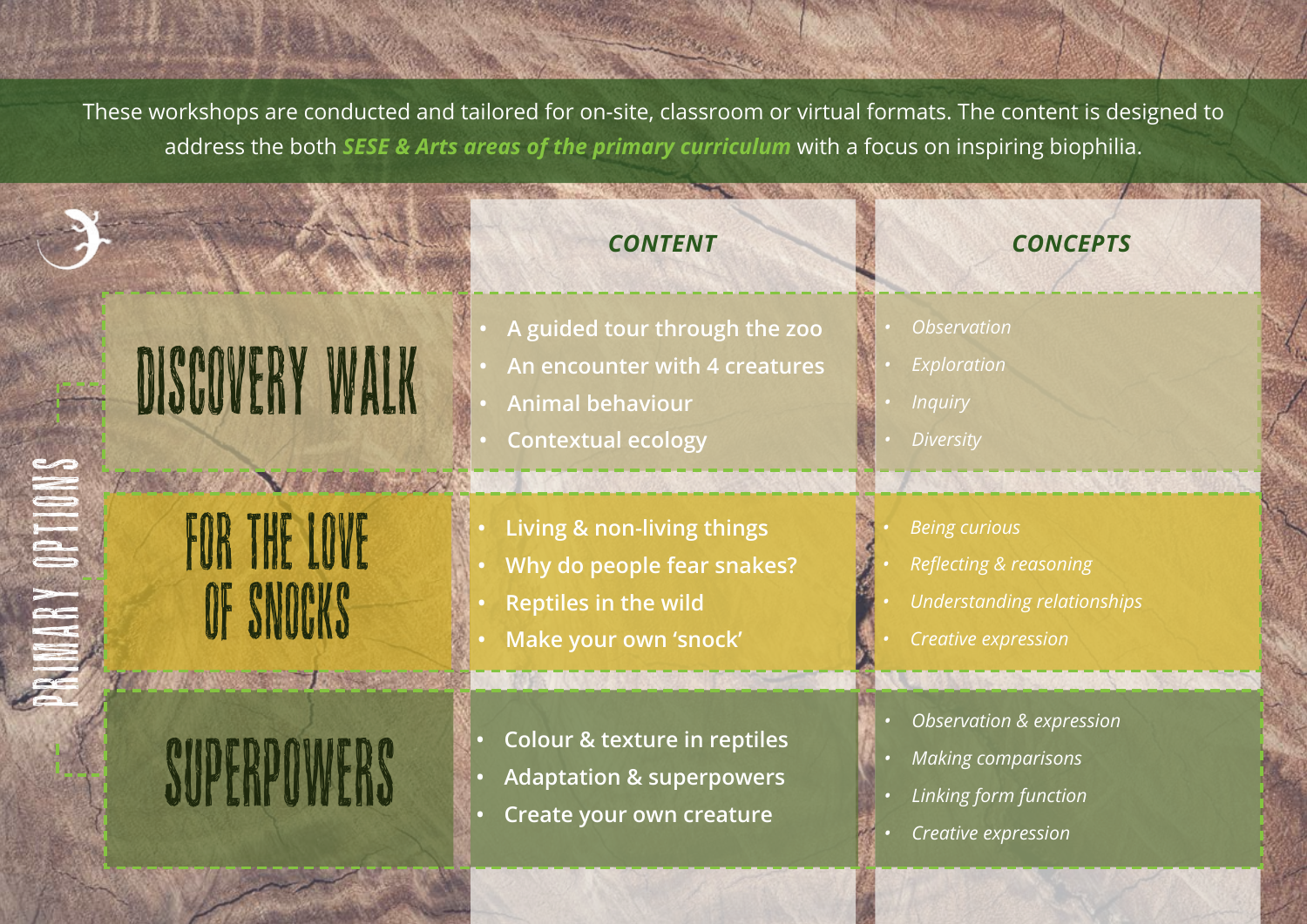These workshops are conducted and tailored for on-site, classroom or virtual formats. The details of our content is expanded based on the academic year & curated to address the *'Key Skills*' defined in the *Junior Cycle*.

## HERE BE DRAGONS

A NATIONAL PRO

## BUILD a HABITAT

JUNIOR CYCLE OPTIONS

A CYALE OPTIONS

SCALE-ING (SERIES : 3 SESSIONs)

- **• Animal interaction & care**
- **• Animal classification & evolution**
- **• Concepts in conservation**
- **• Reptilian habitats & ecology**
- **• Animal identification**
- **• Morphology & adaptation**
- **• Habits & habitats**
- **• Design & planning**
- **• Reptiles in the global context**
- **• Conservation or preservation**
- **• Research methods**
- **• Design your own project**

#### *CONTENT CONCEPTS*

- *• Being curious*
- *• Reflecting & evaluating*
- *• Seeing patterns & relationships*
- *• Respecting difference*
- *• Making comparisons*
- *• Thinking creatively & critically*
- *• Expressing ideas mathematically*
- *• Thinking imaginatively*
- *• Working with others*
- *• Investigating & reasoning*
- *• Organising information*
- *• Estimating & predicting*
- *• Implementing ideas*
- *• Presenting information*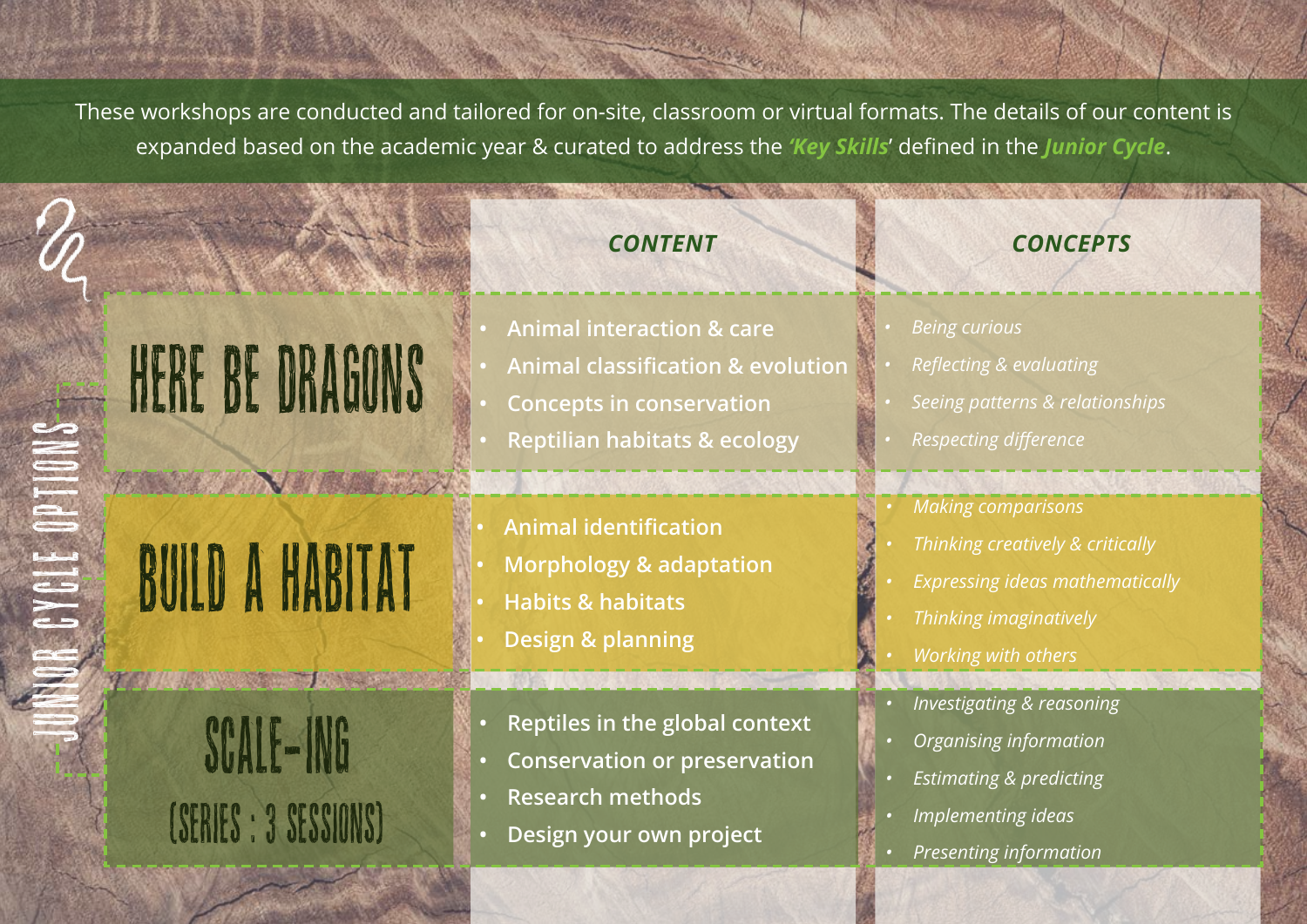These workshops are conducted and tailored for on-site, classroom or virtual formats. The details of our content is expanded *Transition Year or Leaving Certificate* overlaps & curated to address the defined *'Key Skills'*.

### REPTILE DIARIES

A NATIONAL PROPERTY

# BUILD a HABITAT

SCALE-ING (SERIES : 3 SESSIONs)

- **• Animal interaction & care**
- **• Taxonomy & anatomy**
- **• Concepts in ecology**
- **• Reptilian behaviour & ecology**
- **• Animal identification**
- **• Morphology & adaptation**
- **• Habits & habitats**
- **• Design & planning**
- **• Reptiles in the global context**
- **• Science & society**
- **• Meet an expert in the field**
- **• Design your own project**

#### *CONTENT CONCEPTS*

- *• Accessing information*
- *• Classifying, ordering information*
- *• Seeing patterns & relationships*
- *• Engaging in dialogue*
- *• Thinking creatively & critically*
- *• Examining evidence*
- *• Assessing information*
- *• Analysing problems and decisions*
- *• Thinking imaginatively*
- *• Investigating & reasoning*
- *• Estimating & predicting*
- *• Discussing & Debating*
- *• Challenging assumptions*
- *• Expressing opinions, speculating*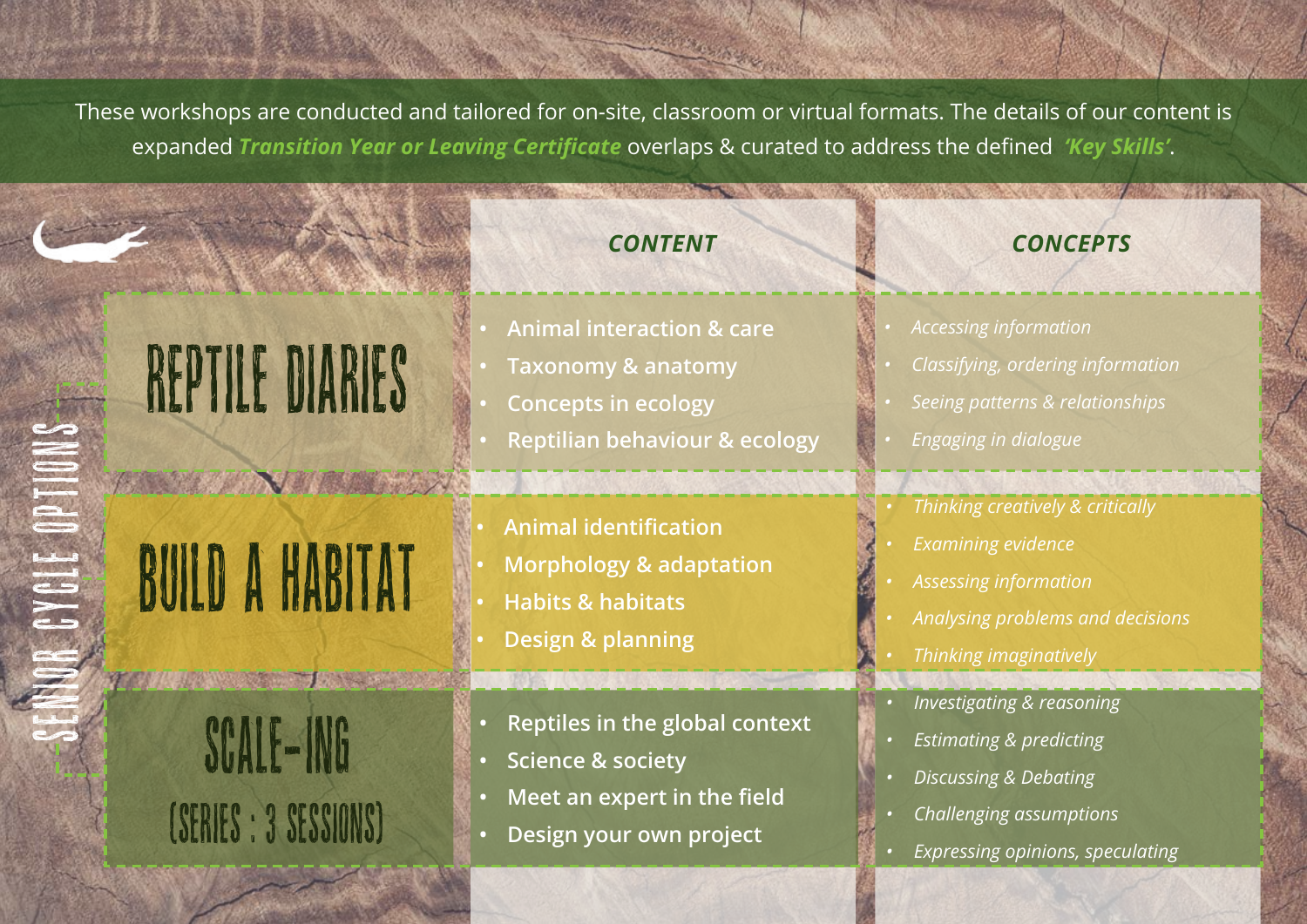

**1**



**Email us at education@nationalreptilezoo.ie with details of: Date |Class size |Location| Workshop| Learning Goals |Duration**



**Your immersive learning experience!**

**Access our resource library for continued student engagement**